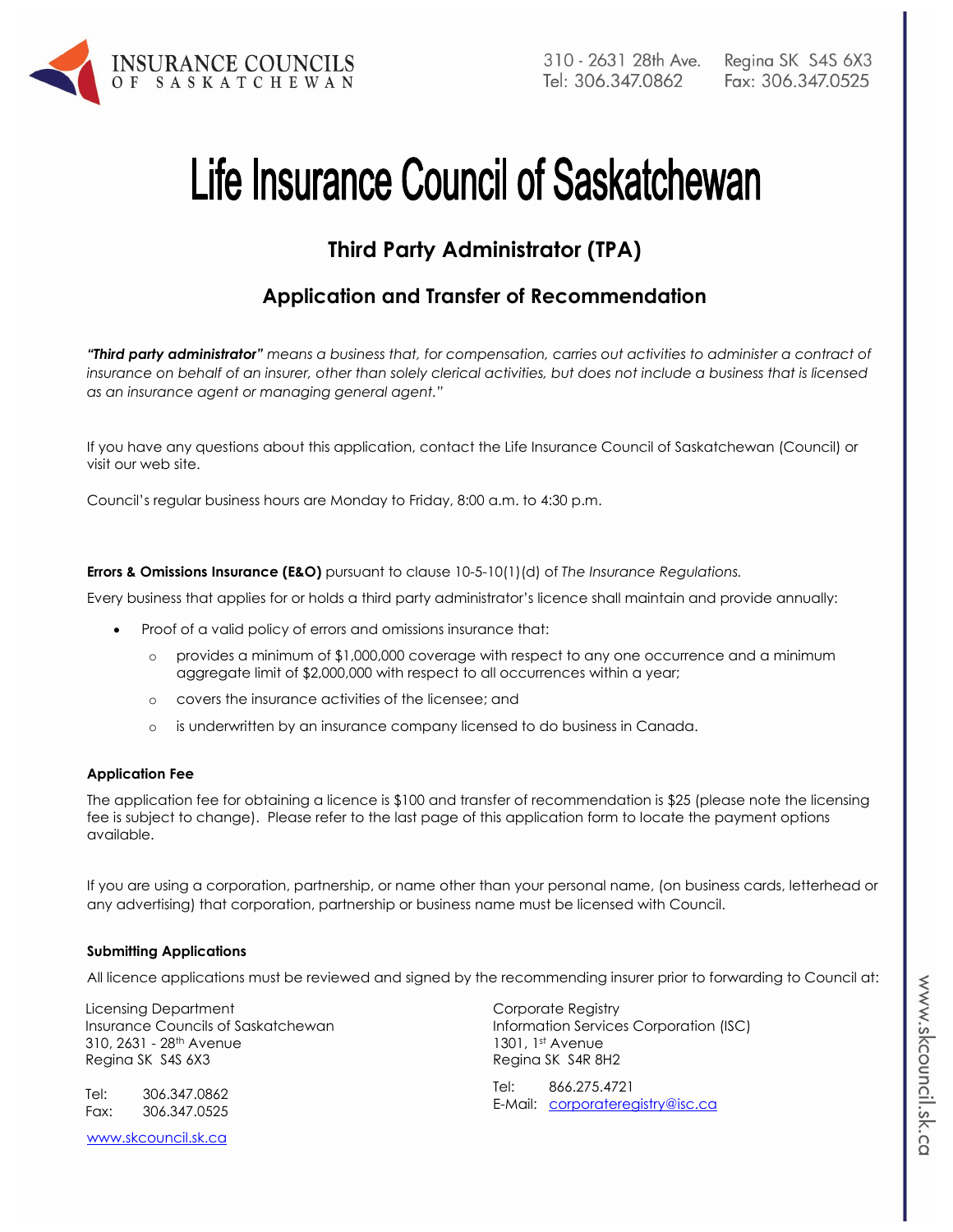

| Life Insurance Council |  |
|------------------------|--|
| of Saskatchewan        |  |

Third Party Administrator (TPA)

- □Life including Accident & Sickness
- □Accident & Sickness
	- □ Application \$100
	- □ Transfer of Recommendation \$25

# **Part A: Identification Information**

**Provide legal TPA name** in which the TPA will carry on business and in which the licence is to be issued.

**For ICS use only** Received Date

Licence No.

Date of Issue

Date Processed

List all business trade names that will be used.

Is the TPA: (Please check the box that applies to the applicant)

□ a corporation

□ a partnership

□ registered under *The Business Names Registration Act*

A copy of the Saskatchewan Certificate of Registration must accompany this application if the applicant for licence is a corporation, partnership or is registered under *The Business Names Registration Act.* 

Give full particulars below of the individual owners, principal shareholders, officers or directors.

| FULL NAME/POSITION HELD WITHIN FIRM | <b>RESIDENT CITY</b> | DATE OF BIRTH |
|-------------------------------------|----------------------|---------------|
|                                     |                      |               |
|                                     |                      |               |
|                                     |                      |               |
|                                     |                      |               |
|                                     |                      |               |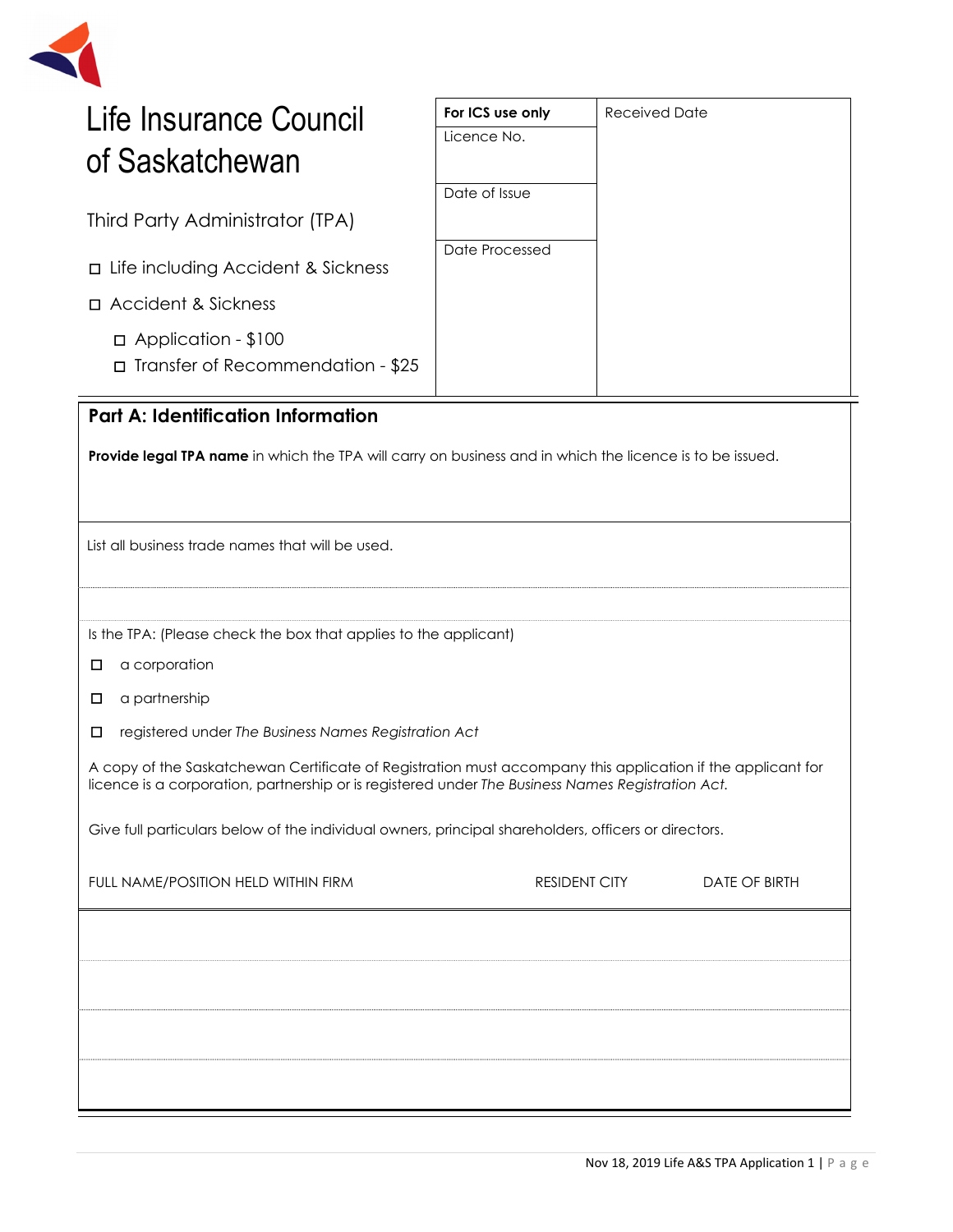

| <b>Head Office Location Address</b>                                                                                                                                                                                            |                     |                 |
|--------------------------------------------------------------------------------------------------------------------------------------------------------------------------------------------------------------------------------|---------------------|-----------------|
|                                                                                                                                                                                                                                |                     |                 |
| Number, Street, Suite # and/or Box #                                                                                                                                                                                           |                     |                 |
|                                                                                                                                                                                                                                |                     |                 |
| City/Town                                                                                                                                                                                                                      | Province/State      | Postal/Zip Code |
|                                                                                                                                                                                                                                |                     |                 |
| ext                                                                                                                                                                                                                            |                     |                 |
| <b>Business Telephone</b>                                                                                                                                                                                                      | <b>Business Fax</b> |                 |
|                                                                                                                                                                                                                                |                     |                 |
| <b>Business E-mail</b>                                                                                                                                                                                                         |                     |                 |
|                                                                                                                                                                                                                                |                     |                 |
| Address mail will be sent to (complete only if different than location address)                                                                                                                                                |                     |                 |
|                                                                                                                                                                                                                                |                     |                 |
| Number, Street, Suite # and/or Box #                                                                                                                                                                                           |                     |                 |
|                                                                                                                                                                                                                                |                     |                 |
|                                                                                                                                                                                                                                |                     |                 |
| City/Town                                                                                                                                                                                                                      | Province/State      | Postal/Zip Code |
|                                                                                                                                                                                                                                |                     |                 |
| Give full particulars below of the individual who will, pursuant to section 5-20 of The Insurance Act (Act) and<br>section 5-6 of The Insurance Regulations (regulations), be the Designated Representative to receive notices |                     |                 |
| and other documents.                                                                                                                                                                                                           |                     |                 |
|                                                                                                                                                                                                                                |                     |                 |
| Name of Designated Representative                                                                                                                                                                                              |                     |                 |
|                                                                                                                                                                                                                                |                     |                 |
|                                                                                                                                                                                                                                |                     |                 |
| <b>Business Address</b>                                                                                                                                                                                                        | Province/State      | Postal/Zip Code |
|                                                                                                                                                                                                                                |                     |                 |
| <b>Business E-mail</b>                                                                                                                                                                                                         |                     | Telephone       |
|                                                                                                                                                                                                                                |                     |                 |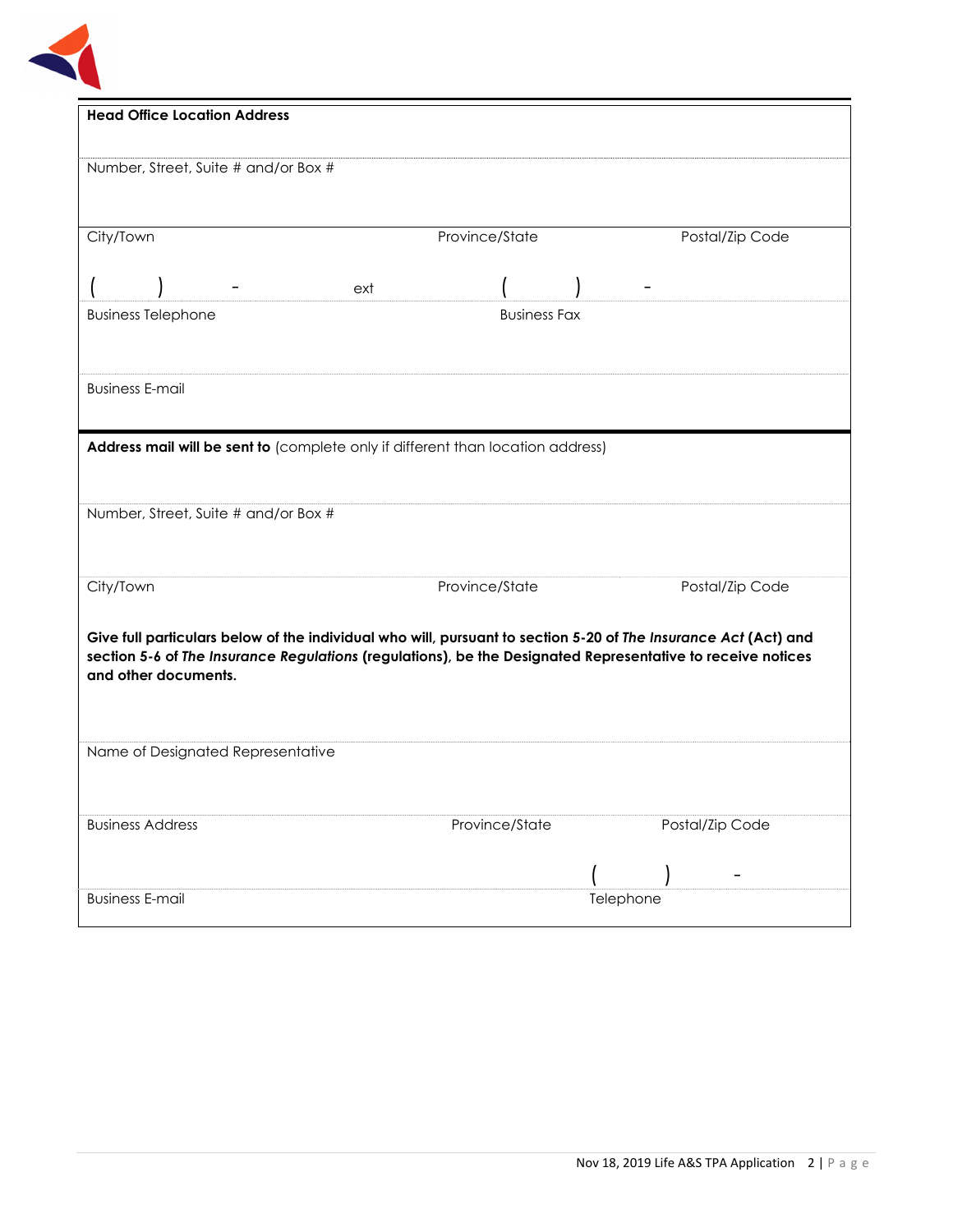

## **Part B: Background**

The following are questions relevant to the Act regarding trustworthiness and suitability to be licensed.

Please read these questions carefully to ensure all responses are accurate. Inaccurate answers may be considered a material misstatement.

**For any questions where disclosure is required, please provide complete details on a separate sheet of paper and atttach to the application form.** 

| 1. | Has the TPA or any principal shareholder, officer or<br>director, or designated representative of the TPA<br>ever held an insurance or adjusting licence in<br>Saskatchewan, or anywhere in Canada or in the<br>world?<br>$\Box$ Disclosure attached<br><b>Nothing to Disclose</b>                                                                                      | 5.<br>Has the TPA or any principal shareholder, officer<br>or director, or designated representative of the<br>TPA ever been the subject of receivership and/or<br>bankruptcy proceedings including consumer<br>proposals?<br>$\Box$ Disclosure attached<br>$\Box$ Nothing to Disclose                                                                                                                                                                                                                                                                                                                 |
|----|-------------------------------------------------------------------------------------------------------------------------------------------------------------------------------------------------------------------------------------------------------------------------------------------------------------------------------------------------------------------------|--------------------------------------------------------------------------------------------------------------------------------------------------------------------------------------------------------------------------------------------------------------------------------------------------------------------------------------------------------------------------------------------------------------------------------------------------------------------------------------------------------------------------------------------------------------------------------------------------------|
|    | If yes, please provide information about licence year,<br>licence class and jurisdiction.                                                                                                                                                                                                                                                                               | If yes, please provide an explanation of the<br>circumstances and a complete copy of the documents<br>involved.                                                                                                                                                                                                                                                                                                                                                                                                                                                                                        |
| 2. | Has the TPA or any principal shareholder, officer or<br>director, or designated representative of the TPA<br>ever had any licence or registration as an insurance<br>agent, adjuster or for selling any other financial<br>products, suspended or revoked for cause, in<br>Canada or anywhere in the world?<br><b>Disclosure attached</b><br><b>Nothing to Disclose</b> | Has the TPA or any principal shareholder, officer or<br>6.<br>director, or designated representative of the TPA<br>ever been the subject of any complaint,<br>investigation, sanction or disciplinary action,<br>including but not limited to a letter of warning,<br>caution, fine, etc., by any financial services<br>regulator, federal regulator (e.g., FINTRAC, CRA,<br>CRTC, Privacy Commissioner, etc.) insurer or any<br>financial services company with which you<br>hold/held a contract, in Canada or anywhere in<br>the world?<br><b>Disclosure attached</b><br>$\Box$ Nothing to Disclose |
|    |                                                                                                                                                                                                                                                                                                                                                                         |                                                                                                                                                                                                                                                                                                                                                                                                                                                                                                                                                                                                        |
| 3. | Has the TPA or any principal shareholder, officer or<br>director, or designated representative of the TPA<br>ever been refused an insurance or adjusting licence,<br>or other licence or registration for selling financial<br>products or adjusting claims in Canada or anywhere<br>in the world?                                                                      | Has the TPA or any principal shareholder, officer or<br>7.<br>director, or designated representative of the TPA<br>ever been investigated, charged or convicted of<br>any criminal or quasi-criminal offence, in Canada<br>or anywhere in the world?                                                                                                                                                                                                                                                                                                                                                   |
|    | <b>Nothing to Disclose</b><br><b>Disclosure attached</b>                                                                                                                                                                                                                                                                                                                | $\Box$ Nothing to Disclose<br><b>Disclosure attached</b>                                                                                                                                                                                                                                                                                                                                                                                                                                                                                                                                               |
| 4. | Does the TPA or any principal shareholder, officer or<br>director, or designated representative of the TPA<br>currently or plan to engage in any business or<br>occupation other than the insurance or adjusting<br>business?<br><b>Disclosure attached</b><br>$\Box$ Nothing to Disclose                                                                               | 8.<br>Has the TPA or any principal shareholder, officer or<br>director, or designated representative of the TPA<br>ever been the subject of any type of legal action,<br>including but not limited to class action lawsuits or<br>civil actions respecting the business of insurance<br>including adjusting, or any other financial service<br>in Canada or anywhere in the world?                                                                                                                                                                                                                     |
|    | Please provide the name of the business, occupation<br>details, supervisory responsibilities and date of<br>employment.                                                                                                                                                                                                                                                 | $\Box$ Disclosure attached<br>$\Box$ Nothing to Disclose                                                                                                                                                                                                                                                                                                                                                                                                                                                                                                                                               |
|    | This would include any business that requires a licence or<br>registration or is corporately registered.                                                                                                                                                                                                                                                                |                                                                                                                                                                                                                                                                                                                                                                                                                                                                                                                                                                                                        |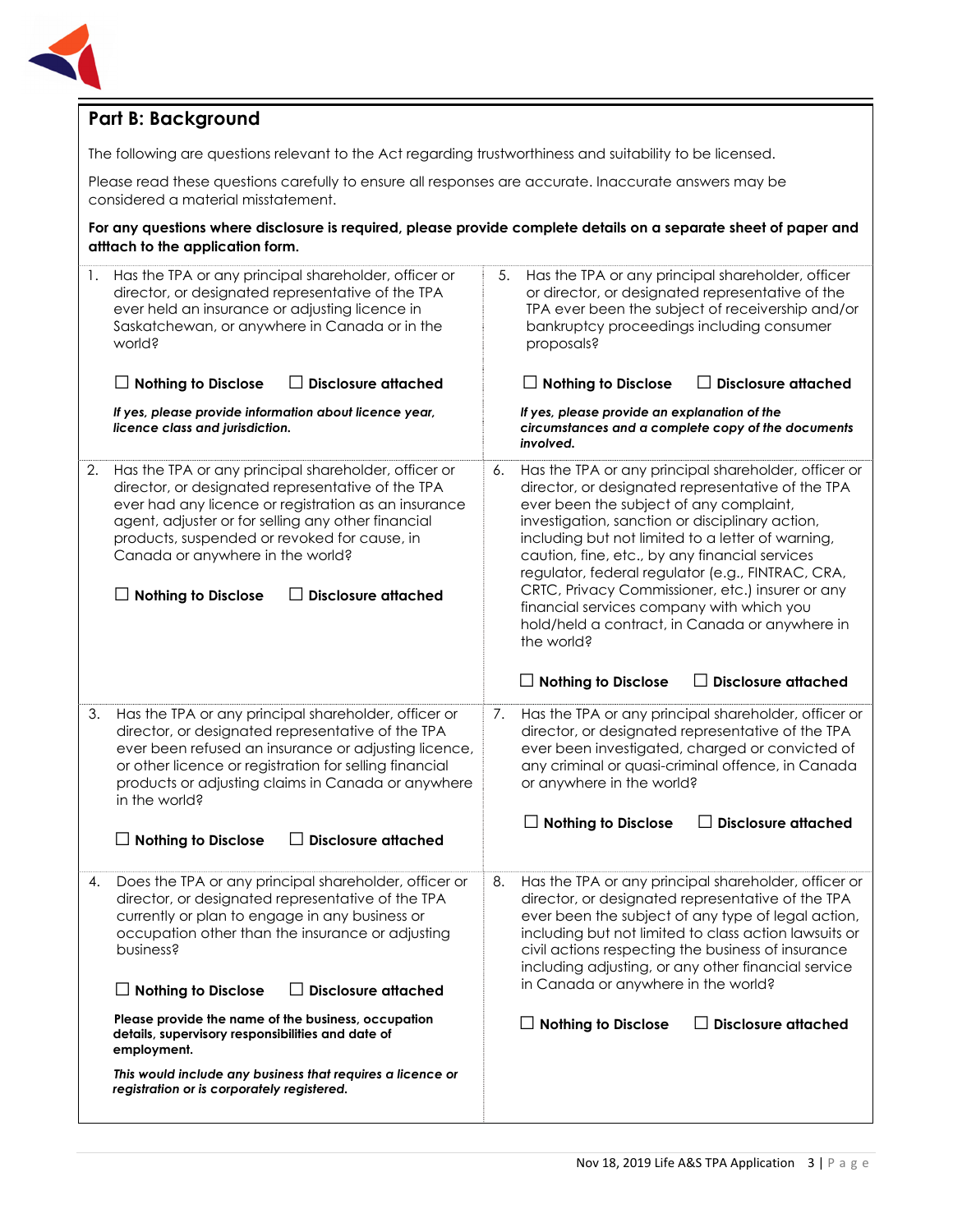

### **Part C: Individuals Representing the TPA**

*"Third party administrator" means a business that, for compensation, carries out activities to administer a contract of insurance on behalf of an insurer, other than solely clerical activities, but does not include a business that is licensed as an insurance agent or managing general agent."* 

List the individuals that will be representing the TPA in Saskatchewan.

**Note:** All individuals who fall within the definition of a TPA as defined by the Act must be listed. A Designated Representative Application must accompany this form. **Attach a separate sheet of paper, if necessary**.

| Last Name                                    | First Name, Middle Name | City/Province |
|----------------------------------------------|-------------------------|---------------|
|                                              |                         |               |
|                                              |                         |               |
|                                              |                         |               |
|                                              |                         |               |
|                                              |                         |               |
|                                              |                         |               |
|                                              |                         |               |
|                                              |                         |               |
|                                              |                         |               |
|                                              |                         |               |
|                                              |                         |               |
| Part D: Disclosure of Insurer(s) Represented |                         |               |

Please disclose all insurer(s) that the TPA has a contract with that authorizes the TPA to administer the insurance products of the insurer.

The contract(s) between the TPA and insurer(s) must be attached for review and acceptance.

| Full Legal Name of Insurer(s) | Address | Contact Info |
|-------------------------------|---------|--------------|
|                               |         |              |
|                               |         |              |
|                               |         |              |
|                               |         |              |
|                               |         |              |
|                               |         |              |
|                               |         |              |
|                               |         |              |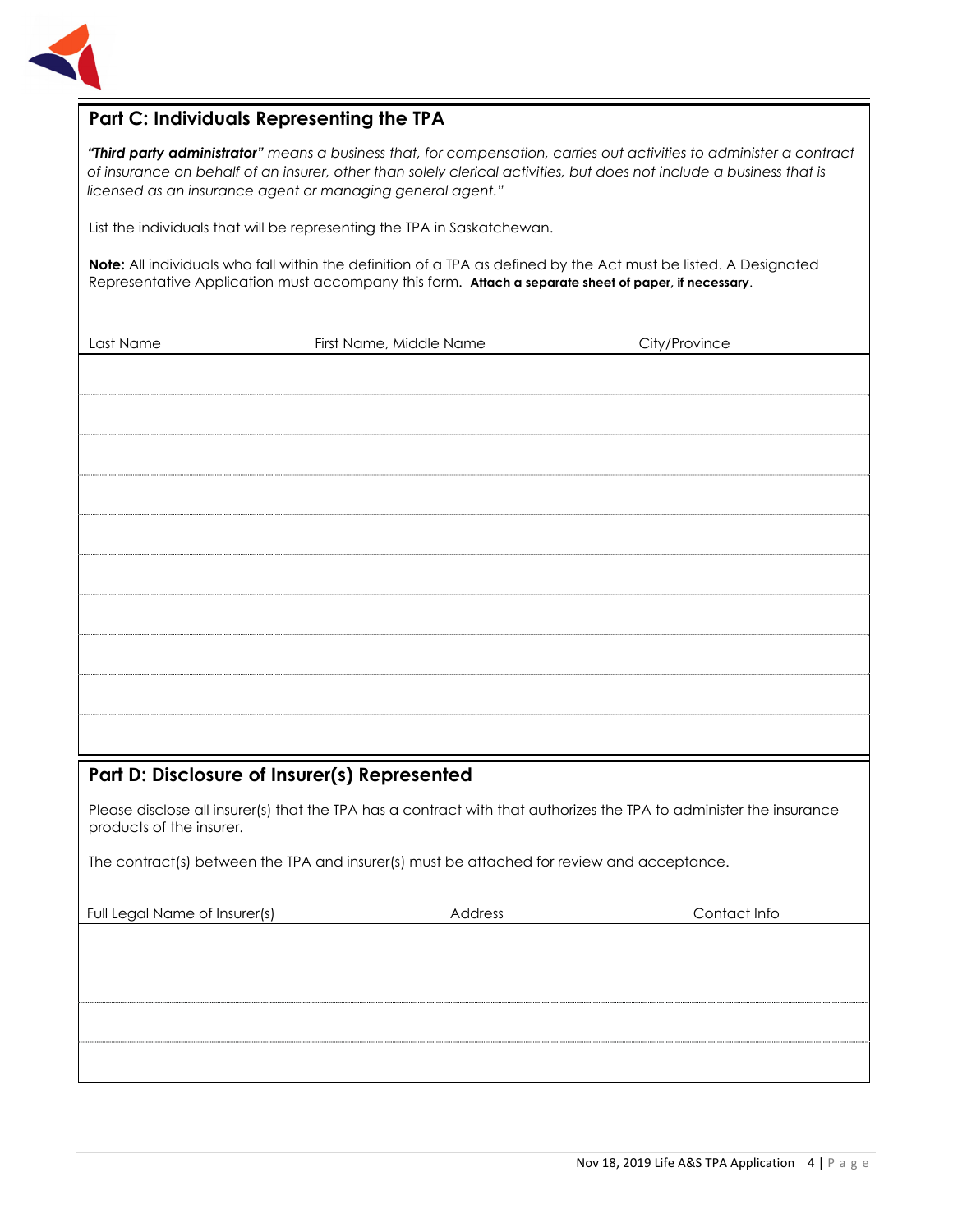

| <b>Part E: Non-Resident Applicants</b>                                                                                                                                                                                                                                                                                                                                                                                                                                                                                                                                                                                                                                                                                                                                                                     |                                                                                        |             |             |
|------------------------------------------------------------------------------------------------------------------------------------------------------------------------------------------------------------------------------------------------------------------------------------------------------------------------------------------------------------------------------------------------------------------------------------------------------------------------------------------------------------------------------------------------------------------------------------------------------------------------------------------------------------------------------------------------------------------------------------------------------------------------------------------------------------|----------------------------------------------------------------------------------------|-------------|-------------|
| 1.                                                                                                                                                                                                                                                                                                                                                                                                                                                                                                                                                                                                                                                                                                                                                                                                         | Saskatchewan address for service as required by subsection 10-1(3) of the regulations. |             |             |
|                                                                                                                                                                                                                                                                                                                                                                                                                                                                                                                                                                                                                                                                                                                                                                                                            |                                                                                        | SK          |             |
| Street Address (Box #'s not accepted)                                                                                                                                                                                                                                                                                                                                                                                                                                                                                                                                                                                                                                                                                                                                                                      | City/Town                                                                              | Province    | Postal Code |
| A non-resident applicant whose home jurisdiction has a web based licensee search is not required to<br>2.<br>a)<br>provide a Certificate of Authority/Non-Resident Endorsement. Council will verify the licence status online.                                                                                                                                                                                                                                                                                                                                                                                                                                                                                                                                                                             |                                                                                        |             |             |
| b) A non-resident applicant whose home jurisdiction does not have a web based licence search is required<br>to provide an original Certificate of Authority/Non-Resident Endorsement with this application.                                                                                                                                                                                                                                                                                                                                                                                                                                                                                                                                                                                                |                                                                                        |             |             |
| Part F: Errors & Omissions Insurance (E&O)                                                                                                                                                                                                                                                                                                                                                                                                                                                                                                                                                                                                                                                                                                                                                                 |                                                                                        |             |             |
| I have attached a copy of the E&O Certificate in the name of the TPA as required by<br>$\Box$ Yes $\Box$ No<br>subsection 5-10(1)(d) of the regulations.                                                                                                                                                                                                                                                                                                                                                                                                                                                                                                                                                                                                                                                   |                                                                                        |             |             |
| Part G: Consent to the Collection, Use and Disclosure of Information                                                                                                                                                                                                                                                                                                                                                                                                                                                                                                                                                                                                                                                                                                                                       |                                                                                        |             |             |
| officer or director, or designated representative may be collected from the applicant or from other sources such<br>as the recommender of the licence, financial service regulators, law enforcement agencies, credit bureaus,<br>insurance companies or other organizations in the financial services sector. I, therefore, consent to the collection<br>and use of this personal information for the purpose of determining suitability for licensing.<br>I, the applicant, further understand and consent to the disclosure of information to the recommender of the<br>licence, financial service regulators, law enforcement agencies, credit bureaus, insurance companies or other<br>organizations in the financial services sector, for the purpose of determining suitability for licensing.<br>X | X                                                                                      |             |             |
| Signature of Designated Representative OR<br>Authorized Official of Designated Representative                                                                                                                                                                                                                                                                                                                                                                                                                                                                                                                                                                                                                                                                                                              |                                                                                        | Date Signed |             |
| X                                                                                                                                                                                                                                                                                                                                                                                                                                                                                                                                                                                                                                                                                                                                                                                                          |                                                                                        |             |             |
| Print name of Designated Representative OR<br>Authorized Official of Designated Representative                                                                                                                                                                                                                                                                                                                                                                                                                                                                                                                                                                                                                                                                                                             |                                                                                        |             |             |
| <b>Part H: Declaration</b>                                                                                                                                                                                                                                                                                                                                                                                                                                                                                                                                                                                                                                                                                                                                                                                 |                                                                                        |             |             |
| The making of a false statement on this application constitutes a material misstatement and may result in the<br>refusal of this application and the subsequent suspension or cancellation of any licence issued. This application is<br>required to be signed by the Designated Representative or Authorized Official of the Designated Representative<br>named herein.                                                                                                                                                                                                                                                                                                                                                                                                                                   |                                                                                        |             |             |
| solemnly declare that all statements and answers in the foregoing<br>application including attachments are true and correct, and I make this solemn declaration conscientiously<br>believing it to be true, and knowing that it is of the same force and effect as if made under oath.                                                                                                                                                                                                                                                                                                                                                                                                                                                                                                                     |                                                                                        |             |             |
| X                                                                                                                                                                                                                                                                                                                                                                                                                                                                                                                                                                                                                                                                                                                                                                                                          |                                                                                        | X           |             |
| Signature of Designated Representative OR                                                                                                                                                                                                                                                                                                                                                                                                                                                                                                                                                                                                                                                                                                                                                                  |                                                                                        |             | Date Signed |

Authorized Official of Designated Representative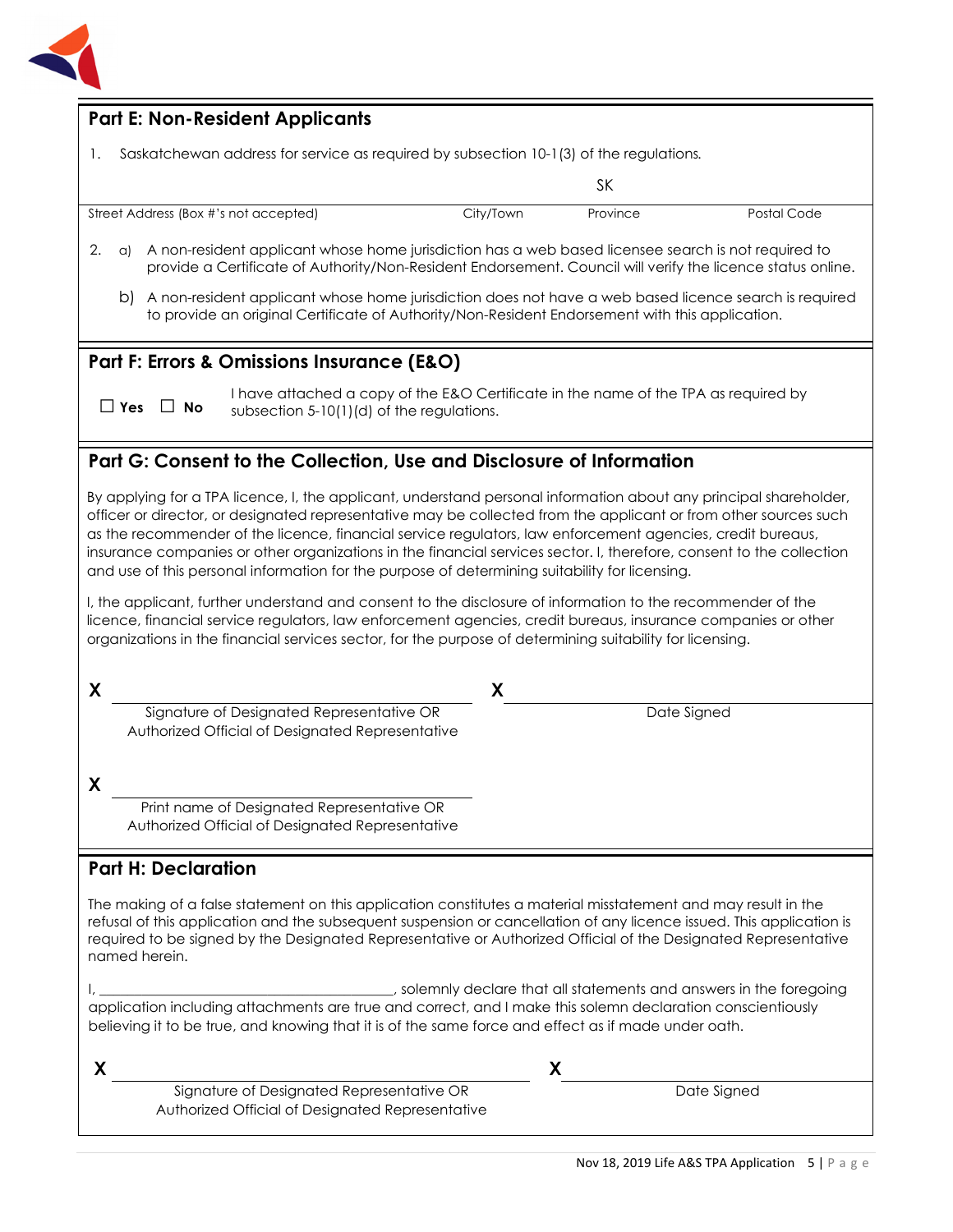

| <b>Part I: Recommender Declaration</b>                                                                                                                                                                                                                                                   |  |  |
|------------------------------------------------------------------------------------------------------------------------------------------------------------------------------------------------------------------------------------------------------------------------------------------|--|--|
| To be completed by the licensed insurer recommending the TPA.                                                                                                                                                                                                                            |  |  |
| <b>Applicant Name</b><br>is hereby recommended to act as a TPA of the undersigned recommender.<br><b>Please Print</b>                                                                                                                                                                    |  |  |
| The recommender is licensed to undertake the class of insurance the applicant has applied for and have entered<br>into a TPA contract with the applicant and recommend that the applicant be granted a TPA licence.                                                                      |  |  |
| The recommender certifies that the qualifications and business record of the applicant have been investigated<br>and that the applicant is suitable to receive a licence.                                                                                                                |  |  |
| To the best of our knowledge, information and belief, all statements and answers contained in the foregoing<br>application are true and correct, and that the TPA's Designated Representative OR Authorized Official of the<br>Designated Representative has completed this application. |  |  |
| IT IS UNDERSTOOD THAT IF THE LICENSEE NAMED HEREIN IS TERMINATED BY US WRITTEN NOTICE, INCLUDING THE<br>REASONS FOR TERMINATION, WILL BE GIVEN TO THE LIFE INSURANCE COUNCIL OF SASKATCHEWAN, IMMEDIATELY.                                                                               |  |  |
| <b>Print Legal Name of Recommender</b>                                                                                                                                                                                                                                                   |  |  |
|                                                                                                                                                                                                                                                                                          |  |  |
| Signature<br><b>Authorized Officer/Delegate</b><br>Date Signed<br><b>Print Name</b>                                                                                                                                                                                                      |  |  |
|                                                                                                                                                                                                                                                                                          |  |  |
| E-mail Address<br>Fax<br>Telephone                                                                                                                                                                                                                                                       |  |  |

## **THE ABOVE APPLICANT WILL NOT ACT AS A TPA UNTIL THE LICENCE IS ISSUED**

**NOTE: A Designated Representative Application must accompany this application form. The same insurer must recommend the TPA and designated representative of the TPA.**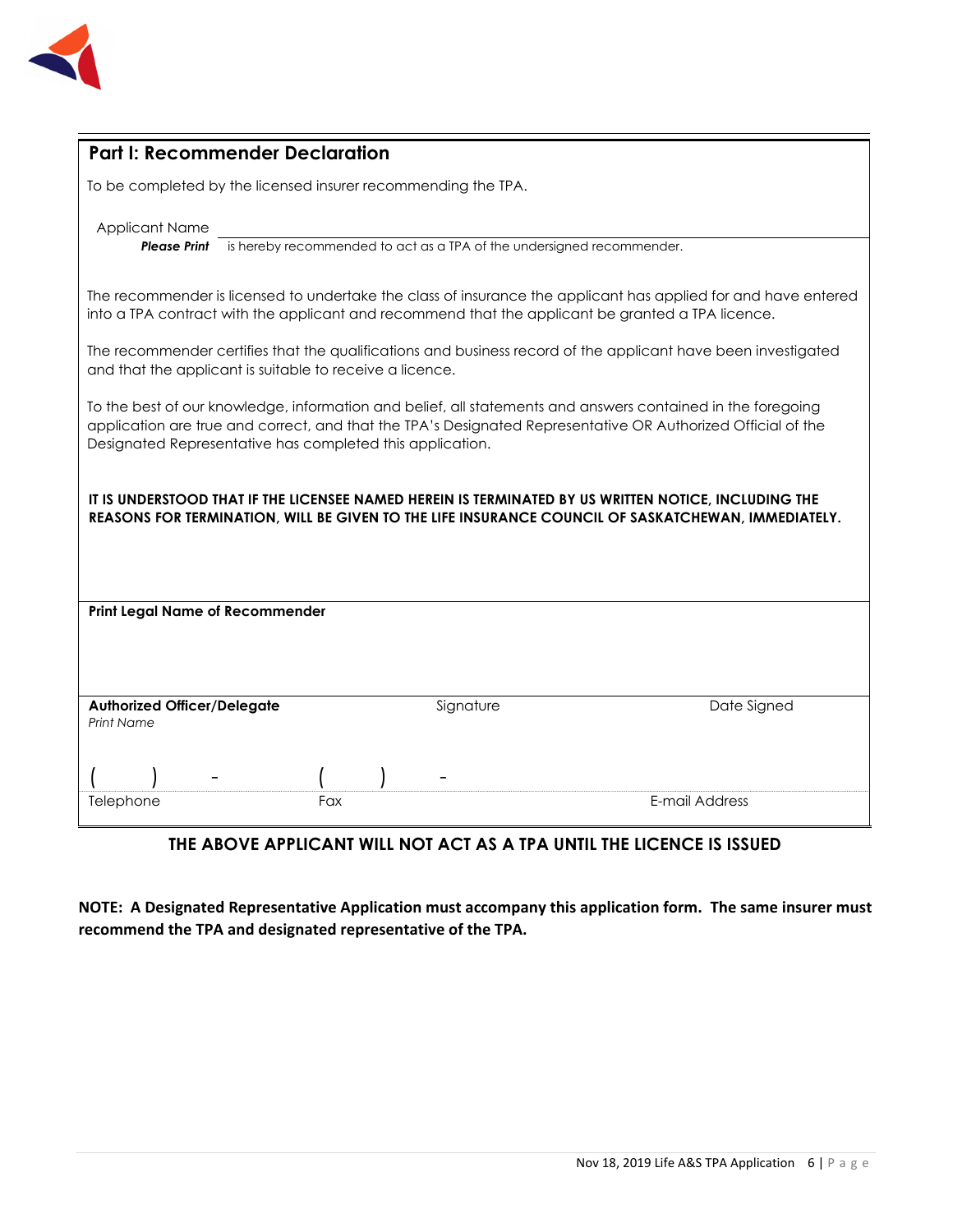



#### **Attachments to the application form**

Part A - copy of the Saskatchewan Certificate of Registration for the corporation, partnership, business name or trade name

Part B – copies of all necessary documentation

Part F - copy of the E&O Certificate

Payment of licence fee

| Payment information (Please choose a payment option below) |              |                                                |                                                                                                                                                   |
|------------------------------------------------------------|--------------|------------------------------------------------|---------------------------------------------------------------------------------------------------------------------------------------------------|
| ட                                                          |              | Cheque or money order enclosed for full amount | Make cheque or money order payable to the:<br><b>Insurance Councils of Saskatchewan</b><br>An NSF charge of \$25 will apply for returned cheques. |
|                                                            |              | Charge credit card for the full amount         |                                                                                                                                                   |
|                                                            |              | <b>VISA</b>                                    | <b>Card Number</b>                                                                                                                                |
|                                                            | $\mathbf{L}$ | MasterCard                                     | Expiry Date (MM/YY)                                                                                                                               |
|                                                            |              |                                                | Signature                                                                                                                                         |
|                                                            |              |                                                | Print name of applicant                                                                                                                           |
|                                                            |              |                                                |                                                                                                                                                   |

Licensing Department Insurance Councils of Saskatchewan 310, 2631 - 28<sup>th</sup> Avenue Regina SK S4S 6X3

Tel: 306.347.0862 Fax: 306.347.0525

www.skcouncil.sk.ca